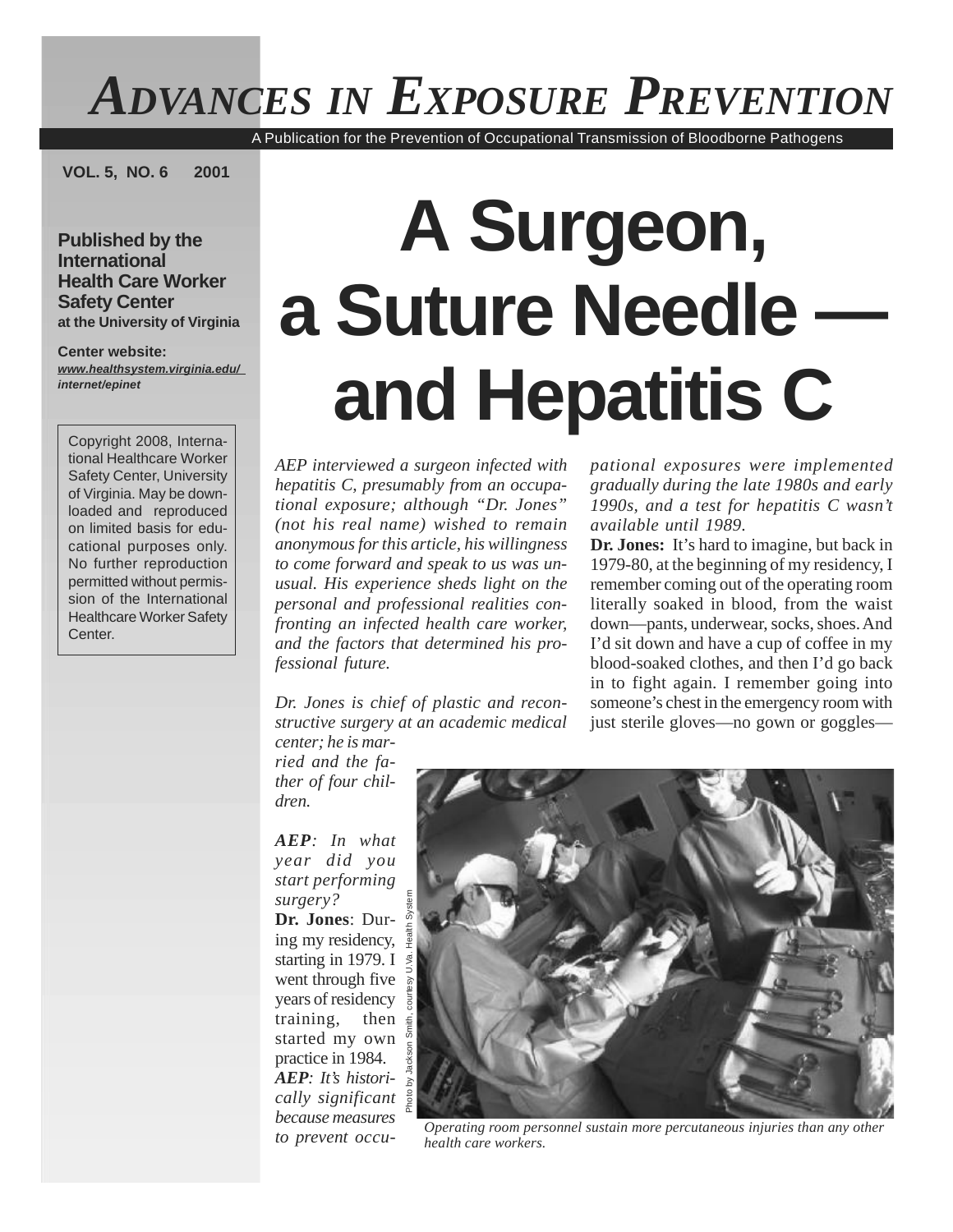because he had been shot in the heart and had gone into cardiac arrest.And when you did put on sterile gloves, it was to protect patients from you, not the other way around. You were bathed in blood regularly, got stabbed with instruments. It was no big deal.You just changed the instrument and got back to work. There was little protection.

#### *AEP: So you didn't have a documented exposure that you could correlate to your HCV infection?*

**Dr. Jones**: That's right; it was rare to report exposures back then. But I suspect that my infection occurred sometime during my residency. There was one particular patient I'll always remember. I was using a large retention needle, and really got harpooned. These are very large suture needles, maybe 3-1/2 inches long, that are used for big closures that are subject to a lot of stress. I remember getting cut really badly, and the patient having non-A non-B hepatitis. As I look back, that could have been the event that led to my hepatitis C infection. But that was before a test for hepatitis C was available.

*AEP: How did you find out the patient had non-A non-B hepatitis?*

**Dr. Jones**: In the course of treating the patient we discovered she had elevated liver enzymes, and everyone was worried that she had hepatitis B. We tested her for that, but she was negative. We concluded that she had some form of hepatitis, but not A or B.

I remember getting very sick in 1981, during my residency. I was out of commission for about a month, and my liver enzymes were elevated. At one point they thought I had mononucleosis, but I tested negative for it, and was also negative for hepatitis B. Then, after about a month, I recovered and went back to work. AEP: Did you have any other risk fac-

*tors for hepatitis C, outside of work?* **Dr. Jones:** I never had surgery requiring a blood transfusion. I had a septum fixed and wisdom teeth removed, and that was it for surgery. I did not have any tatoos, had never been on drugs. I had no other risk factors.

*AEP: Do you recollect how much time elapsed between the exposure event you described and your first illness?*

**Dr. Jones**: It was about a year. I had horribly elevated liver enzymes, but I did not have jaundice. After that illness, I finished my residency and went into private practice. I did not give it any more thought until ten years later, when I got very sick again—that was 1992. Again they thought I might have mono; they checked my liver enzymes, which were about twice the normal level. At that point a marker for hepatitis C had finally been discovered, and that was when I tested positive for HCV.Aliver biopsy was performed, and it showed moderate inflammation with signs of chronic, persistent HCV infection.

I was having a hard time practicing. I would do a couple of cases then would have to go home. I was sweating all the time and lost weight; I was nauseous, had constant diarrhea and no appetite.That's when my doctor offered me treatment with interferon. He said it was grueling,

### **Safety Checklist for the OR**

- $\Box$  Are blunt suture needles, stapling devices, adhesive strips or tissue adhesives used whenever clinically feasible in order to reduce the use of sharp suture needles?
- $\Box$  Are scalpel blades with safety features used, such as round-tipped scalpel blades and retracting-blade and shielded-blade scalpels?
- $\Box$  Are alternative cutting methods used when appropriate, such as blunt electrocautery devices and laser devices?
- $\Box$  Is manual tissue retraction avoided by using mechanical retraction devices?
- $\Box$  Has all equipment that is unnecessarily sharp been eliminated? *(Example: towel clips have been identified as a cause of*

*injury in the operating room, yet blunt towel clips are available that do not cause injury and are adequate for securing surgical towels and drapes. Other examples of devices that do not always need to have sharp points include surgical scissors, surgical wire, and pick-ups.)*

- $\Box$  Is double gloving employed in the surgical setting?
- □ Do circulating nurses, as well as personnel close to the surgical site, wear eye protection such as goggles or faceshields that have a seal above the eyes to prevent fluid from running down into the eyes?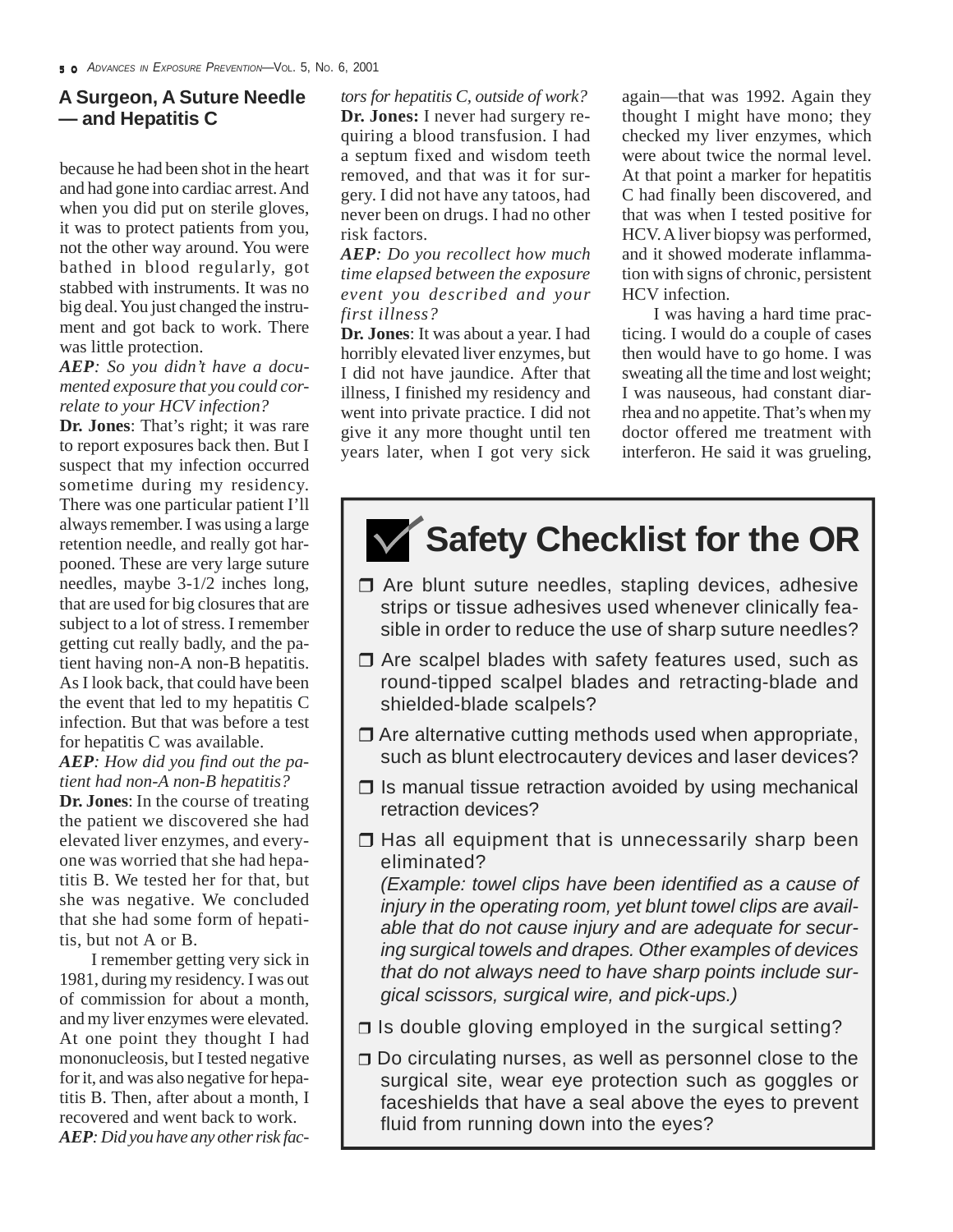but thought I should go ahead and try it. I took it for three months while I was still practicing. After the treatment, my liver enzymes were back to normal.

About six months later I got ill again. This time, the tests showed that my liver enzymes were normal, but I was feeling terrible. So I reduced my work schedule and took it easy for a while. After about a year, I felt fine, but my liver enzymes had gone back up! It made no sense. I had another liver biopsy and it showed a little fibrosis this time, so they wanted to put me back on interferon. I was told I probably would not be able to practice this time, while I was taking the drugs; so I left my private practice for about three months and went to another part of the country. I was tired of people asking questions, wondering if I had AIDS or liver cancer or some other disease. I did not want to reveal that I had hepatitis C. But eventually it got out after I left.

#### *AEP: How did that happen?*

**Dr. Jones**: I was getting my own medicine from the hospital, and people started to talk—"Oh, Dr. Jones is ill." By the time I got back, everyone knew I had hepatitis C. When you are a physician and you are gone for three months, rumors start to fly—people automatically assume you are a drug abuser, an alcoholic, or deathly ill.

When I got back, I was still on interferon and was going to try to practice three days a week, on the days when I wasn't taking it. But my colleagues told me, "Look, we don't feel comfortable referring patients to you because you have hepatitis C, and we could get sued for that, because we knowingly sent our patients to you." They said if I told my patients that I had HCV, they would feel comfortable referring people. Well, I tried that a few times, and it just did not

work. As soon as patients find out you have hepatitis C, they suddenly change their minds about having surgery.

At that time—around 1992-93— I had two lawsuits filed against me. One was for a scar from an

abdominoplasty operation I performed.In the course of the litigation, the patient's lawyer found out I had hepatitis C and added a claim for emotional distress, saying that I did not properly inform my patient about my condition and that she was now deathly afraid she might have been infected. Soon after, another patient sued me for a silicone breast implant.The patient claimed the implant ruptured—this was during the "silicone wars." And again, attached to that suit was a claim for lack of informed consent about my hepatitis C. One of the lawsuits cited a case in which a surgeon who was a recovered alcoholic and a member of AA was successfully sued in court, on the basis that the patient had a right to know that

the surgeon was a recovered alcoholic. The decision was upheld by the state supreme court.

Because of all this uproar, one of the hospitals where I had surgical privileges formed a committee to discuss the issue of my hepatitis C and informed consent. Their final recommendation was that I inform my patients about my HCV status. I was on friendly terms with the people at this hospital; they were providing my interferon free of charge, because the drug was considered experimental at the time and insurance didn't cover it. At that time, it cost between \$400- \$600 a month. I was on and off it for eight years—I kept failing treatment, with continued symptoms and ele-

#### **Between a rock and a hard place:**

*"The disability company said to me, 'Having hepatitis C is not sufficient reason to claim disability anymore. Because, according to the CDC, having hepatitis C should not put restrictions on your practice.'*

*But in courts of law, issues of informed consent are settled in favor of patient-plaintiffs. When it comes to getting hospital privileges, neither courts nor hospital administrators are going by the CDC position regarding HCV-infected physicians—but disability carriers are. They are saying an HCV-infected physician should be able to practice without restriction.*

*That leaves infected surgeons between a rock and a hard place: Should they inform patients of their serostatus, as the AMA advises, and risk losing their practice—and their disability—or practice without restriction, but risk being sued by patients for lack of informed consent?"*

*-"Dr. Jones," HCV-infected surgeon*

vated liver enzymes.

The lawsuits, which were ongoing for about six years, were eventually dropped. The patient who brought the silicone breast implant suit ended up suing the manufacturer of the implant instead. As far as I know, neither of the patients developed hepatitis C. But, of course, Istill had to pay the attorney's fees.

At that point I really had to reconsider my career path. No patients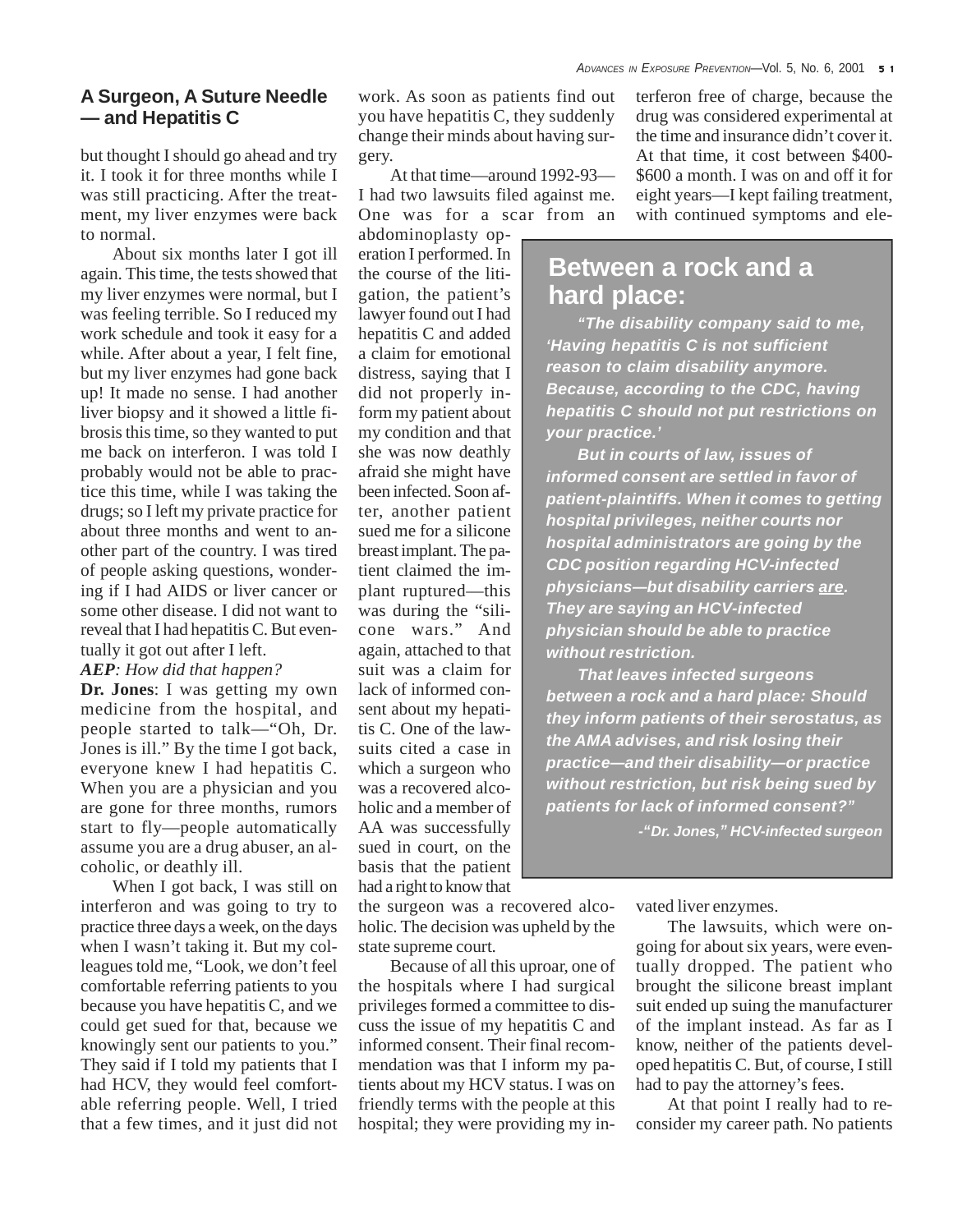wanted to see me, I had been sued twice, my colleagues did not want to refer patients to me, the hospital where I worked required me to tell my patients that I had hepatitis C. What should I do?

But I struggled on for the next couple of years, trying to maintain my

practice.Things just became worse and worse, however, and by 1995 I could not afford to stay in practice because of lack of patients, and because I was ill. So Ifinally gave up.Youcanonly fight the system somuch.

Within a month of the time I closed my plastic surgery practice, I was called by the chairman of

the surgery department at a nearby state university. He understood my situation and invited me to join the faculty, strictly in a teaching role. I would oversee and instruct the residents under me, and they would perform the actual surgery. I provided the knowledge, the resources, and the direction.

For me, it was a great opportunity: it meant I could still be involved in medicine in some capacity, and use my experience to teach others. I definitely wanted to give it a try. So, in March of 1995, I joined the faculty at the university. It turned out to be a great situation. I would go to the operating room with the upper-level residents under my supervision, and diagram on the chalkboard the opera-

tion they were going to perform. I would tell them what to do, and they would do it. During the operation I had a laser pen and a pointer to aid in giving them directions. Occasionally I would scrub in, and would push and pull, using a blunt hemostat, to show them where to go, but they did all the cutting and sewing. I was doublegloved, of course, which helped ease my own fear of infecting patients.

*the training is performed on animals.* **Dr. Jones**: Yes, that would be a possibility. Another is something called "Zeus," a computerized virtualreality surgery program where you operate with hand-held devices in another room using the computer, and the actual surgery is done by a robot. There are usually scrub techs or residents in the room with the patient who place the instruments to



get the robot going, and the surgical staff is in the other roomoperating. *AEP: That sounds like a new horizon for you.*

**Dr. Jones**: It is about ten years away from being perfected. So for now, I teach others. My biggest fear in the operating room is getting stuck by one of the residents, who are relatively new to surgery.

The hospital was very comfortable with this arrangement. It did not have an explicit policy about infected surgeons, and I did not sign any written statement. It was a gentlemen's agreement. I was very grateful to have a job, and they were happy to have me, so it turned out to be a great partnership.

So that has been my life for the last six years. I rarely wield a knife, unlessthere is an urgent need to do so. *AEP: Sounds like a great example of the medical community taking care of its own.*

#### **Dr. Jones**: Absolutely.

*AEP: Another alternative for someone in your position might be conducting trainingforendoscopicprocedures,since*

Of course, I only have one type of hepatitis C, and there are several variants of it. I have been stuck by residents a couple of times—one time with a needle-tip Bovie coagulator. The device was plugged in when I got stuck, so I got an electrical shock at the same time. I assume any pathogens would have been killed by the electricity, so I'm not worried about another infection. I was also stuck with a "rake," a retractor with sharp little claws on it. A resident was using it to pull a piece of tissue out of the way; it went through the tissue and stuck my finger.

*AEP: Of course, with sharps exposures we always want to know what the device was and whether it needed*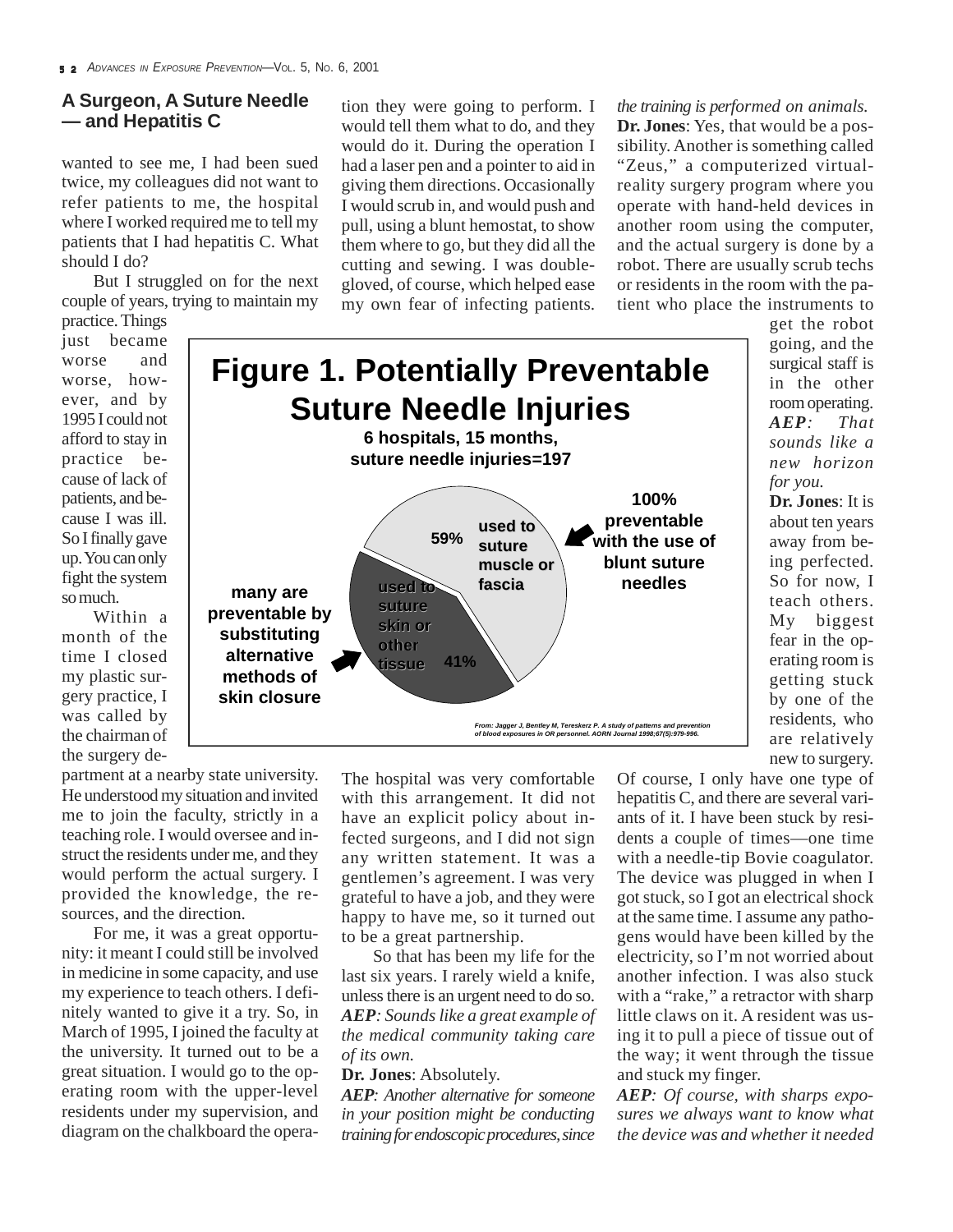*to be sharp, particularly in the surgical setting. If I'm not mistaken, in both those situations, with the Bovie and the rake, a sharp-edged device was not necessary.*

**Dr. Jones**: That's correct—there are blunt Bovies and blunt retractors. I think the sharp versions should be removed from the operating room altogether. There are many unnecessarily sharp instruments that endanger health care workers that ought to be removed from the OR.

*AEP: The number-one sharp device to get out of the OR is the sharp suture needle—there are very few cases where this device is really necessary. Blunt suture needles can be substituted forthe suturing of less-dense internal tissues; for cutaneous closures, you can use staples or tissue adhesives or adhesive strips.* [Editor's note: See Figure 1, page 56.]

**Dr. Jones**: You are talking to a plastic surgeon now, and if I told you I was going to close your eyelids with staples I think you might get a little upset.

*AEP: I'm sure you have to be selective about the use of staples. What about tissue adhesives, what is your opinion of them?*

**Dr. Jones**: I use them frequently, but you can't use them around the eyes, and you can't use them around the mouth or inside the nostrils.

*AEP: It would be useful to develop an inventory of surgical procedures, with a list of all the sharp items that can be eliminated from those procedures.*

**Dr. Jones**: Absolutely. I would have sharp towel clips removed from every operating room in the country right now. Those are ridiculous who needs them?

My objective now is to stop the transmission of these diseases to health care personnel. I have to tell you that being infected with hepatitis C has ruined my life. My life as I knew it, with all the training I underwent to be a plastic surgeon, is over. The crazy thing is that it could have been prevented so easily. It is all a question of awareness. Today, everybody is aware of the risk of in-

*"My life as I knew it, with all the training I underwent to be a plastic surgeon, is over. The crazy thing is that it could have been prevented so easily... We are heading in the right direction of being more aware and better protected—but we still need to go much further." -Dr. Jones*

fection. We are heading in the right direction of being more aware and better protected—but we still need to go much further.

*AEP: Getting the attention of surgeons on this issue has been very difficult.*

**Dr. Jones**: Well, they need to realize the potential consequences of an infection. Your life is ruined, and the financial consequences are devastating. After I got sick, I was able to get disability, but I never got workers' compensation because I

never filed a claim. I didn't know exactly when I got infected, because there was no test for hepatitis C, and I was in training at the hospital where I had that major exposure— I did not want to rock the boat. And, of course, now it is too late. But at least I had the disability.

Recently, though, my disability has been cut off. I am paid for my teaching, but it is very little compared to my former income. It is enough for food and shelter, but certainly not enough to put my four kids through college or lead the lifestyle that I trained and struggled so hard to have.

*AEP: What happened with your disability?*

**Dr. Jones**: The disability company said to me, "Having hepatitis C is not sufficient reason to claim disability anymore. Because, according to the CDC, having hepatitis C should not put restrictions on your practice."

*AEP: That is an unintended use of the CDC position.*

**Dr. Jones**: It's frightening. According to my disability company, which is one of the major carriers in the country, having hepatitis C or HIV is not a reason to restrict your practice. That is a point of view that will scare any surgeon in private practice. If the carrier ends up being successful in denying me disability on this basis—obviously I am going to have to go to court with them you are going to have more infected surgeons hiding in the closet than ever before. You know, if I had kept my mouth shut, I could have kept practicing.

Regarding the issue of informed consent, I think that if someone is physically able to work and is totally asymptomatic, they should be able to practice. But I also think that patients need to be informed of their surgeon's sero-status, based on ethical and legal considerations. Surgeons should do everything in